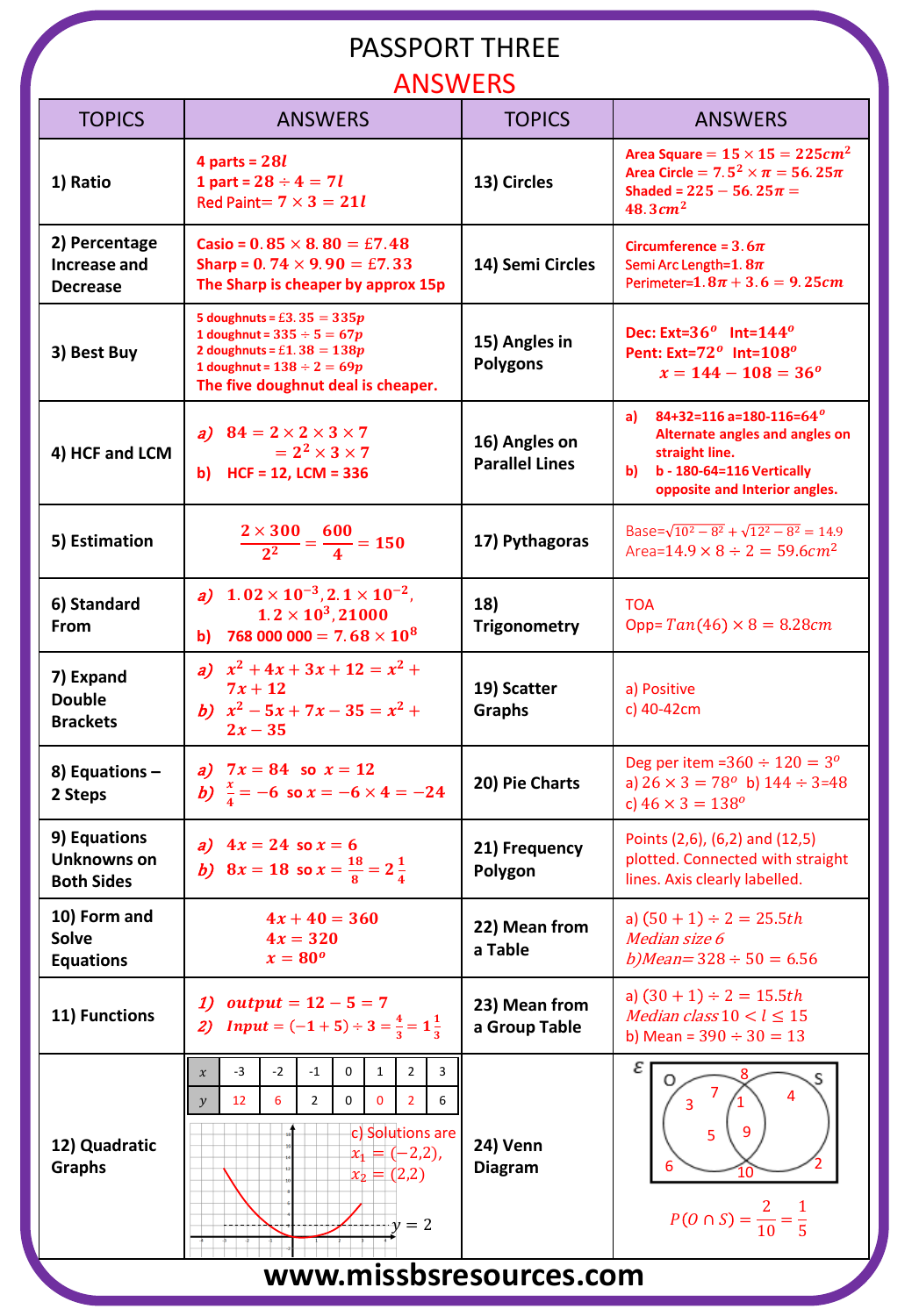### PASSPORT TWO ANSWERS NUMBER

| <b>TOPICS</b>                              | <b>ANSWERS</b>                                                                                                                                                        | <b>TOPICS</b>                                                                     | <b>ANSWERS</b>                                                                                                                                                                                                                  |
|--------------------------------------------|-----------------------------------------------------------------------------------------------------------------------------------------------------------------------|-----------------------------------------------------------------------------------|---------------------------------------------------------------------------------------------------------------------------------------------------------------------------------------------------------------------------------|
| <b>Error interval</b>                      | $345 \le d < 355$                                                                                                                                                     | <b>Reverse</b><br>Percentage                                                      | $16.12 \div 0.55 = \text{\pounds}29.31$                                                                                                                                                                                         |
| Percentage<br><b>Decrease</b>              | $0.96 \times 2500 = \text{\pounds}2400$                                                                                                                               | Percentage<br>Change                                                              | change<br>$\frac{1}{2} \times 100$<br>original<br>250,000<br>$\frac{1500000}{1500000} \times 100$<br>$= 16.7\%$                                                                                                                 |
| <b>Index</b><br><b>Notation</b>            | a)<br>$\mathbf{1}$<br>b) $5 \times 5 \times 5 = 125$<br>c) $\sqrt{64} = 8$<br><i>d</i> ) $\frac{1}{3^7} = \frac{1}{2187}$                                             | <b>Standard</b><br>Form                                                           | 1) $2.54 \times 10^5$<br>2)<br>0.00105                                                                                                                                                                                          |
| <b>Fractions and</b><br><b>Percentages</b> | 15% in school<br>$\frac{7}{20} = \frac{35}{100} = 35\%$<br>shopping<br>$100 - (15 + 35) =$<br>50% cinema<br>$0.5 \times 1400 =$<br>700 students went to the<br>cinema | <b>Subtracting</b><br>and<br><b>Multiplying</b><br><b>Mixed</b><br><b>Numbers</b> | $= \frac{76 - 45}{ }$<br>$\frac{19}{5} - \frac{9}{4} = \frac{1}{4}$<br>$\frac{31}{5} = 1\frac{11}{5}$<br>$\frac{9}{2}$<br>1)<br>20<br>20<br>20<br>2) $\frac{13}{3} \times \frac{23}{4} = \frac{299}{12} =$<br>$24\frac{11}{12}$ |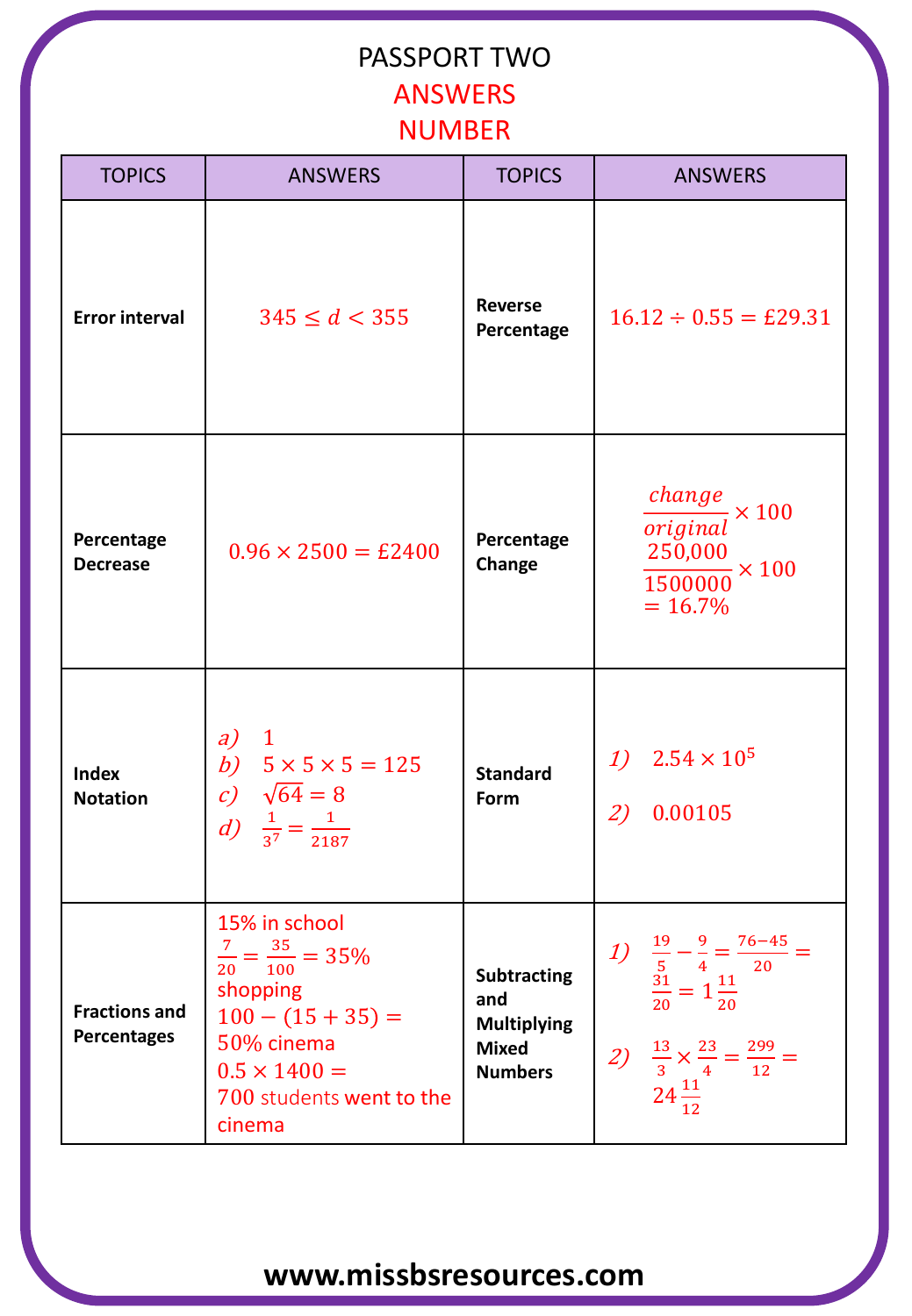## PASSPORT TWO **ANSWERS** Algebra

| <b>TOPICS</b>                                                                  | <b>ANSWERS</b>                                                                                                                                                 | <b>TOPICS</b>                                      | <b>ANSWERS</b>                                                                                                                    |
|--------------------------------------------------------------------------------|----------------------------------------------------------------------------------------------------------------------------------------------------------------|----------------------------------------------------|-----------------------------------------------------------------------------------------------------------------------------------|
| <b>Factorising</b><br><b>Expressions</b>                                       | a) $4(x + 5)$<br>b) $3y(y+4)$<br>c) $(x+7)(x-3)$                                                                                                               | <b>Solving</b><br>inequalities                     | 2x < 22<br>x < 11                                                                                                                 |
| <b>Solving</b><br><b>Equations</b><br>with<br>Unknowns on<br><b>Both Sides</b> | $2x + 9 = -37$<br>$2x = -46$<br>$x = -23$                                                                                                                      | <b>Simultaneo</b><br><b>us</b><br><b>Equations</b> | $8x = 48$<br>$x = 6$<br>$3x + 2y = 22$<br>$3(6) + 2y = 22$<br>$18 + 2y = 22$<br>$2y = 4$<br>$y = 2$                               |
| <b>Change the</b><br><b>Subject</b>                                            | 1) $3x = y - t$<br>$x = \frac{y - t}{3}$<br>2) $\frac{x}{p} = z + pr$<br>$x = p(z + pr)$<br>3) $tx + tr = p$<br>$tx = p - tr$<br>$x = \frac{p - tr}{\sqrt{p}}$ | <b>Midpoint of</b><br><b>Coordinates</b>           | X coordinate<br>$\frac{-4+10}{2} = \frac{6}{2} = 3$<br>Y Coordinate<br>$\frac{6+(-8)}{2}=-\frac{2}{2}=-1$<br>Midpoint<br>$(3,-1)$ |
| <b>Gradient of a</b><br>line                                                   | $(Change in y)$ Rise<br>Change in $x$ $\overline{\phantom{x}}$ Run<br>Gradient = $\frac{4}{2}$ = 2                                                             | <b>Equation of</b><br>a line<br>parallel           | $y = 2x + C$<br>E.g.<br>$y = 2x$<br>$y = 2x - 1$<br>$y = 2x + 4$                                                                  |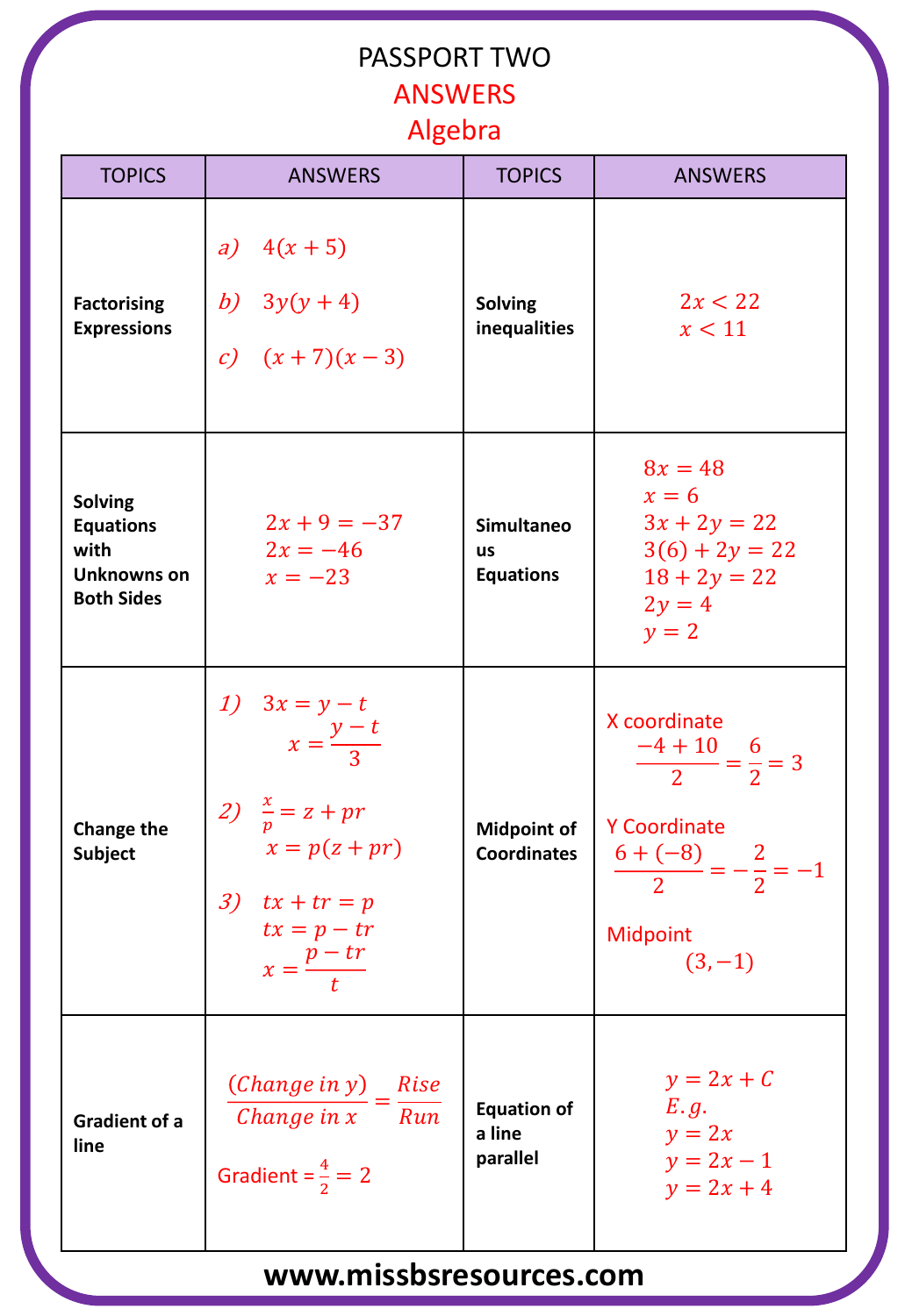# PASSPORT TWO ANSWERS

Shapes and Measures

| <b>TOPICS</b>                                                       | <b>ANSWERS</b>                                                                             | <b>TOPICS</b>                       | <b>ANSWERS</b>                                                                                      |
|---------------------------------------------------------------------|--------------------------------------------------------------------------------------------|-------------------------------------|-----------------------------------------------------------------------------------------------------|
| Area of a<br><b>Trapezium</b>                                       | $\frac{14+16}{2} \times 8 = \frac{30}{2} \times 8$<br>= 15 $\times$ 8 = 120cm <sup>2</sup> | <b>Bearings</b>                     | $180 - 75 = 105^{\circ}$                                                                            |
| Pythagoras'<br><b>Theorem</b>                                       | $x = \sqrt{13^2 - 9^2}$<br>$x = 9.38$ cm                                                   | <b>Angles in</b><br><b>Polygons</b> | <b>Exterior Angle</b><br>$180 - 156 = 24^{\circ}$<br>Number of sides<br>$\frac{360}{24}$ = 15 Sides |
| Volume of a<br>Cylinder                                             | $V = \pi \times 2.5^2 \times 9$<br>$= 176.7 \text{ cm}^3$                                  | Perimeter of<br>a Sector            | $\left(\frac{270}{360} \times \pi \times 18\right) + 9$<br>$+9$<br>$= 60.4$ cm                      |
| <b>Transformatio</b><br>$n -$<br><b>Enlargement</b><br>from a point | Enlargement<br><b>Scale Factor 2.5</b><br>Centre $(0,0)$                                   |                                     |                                                                                                     |